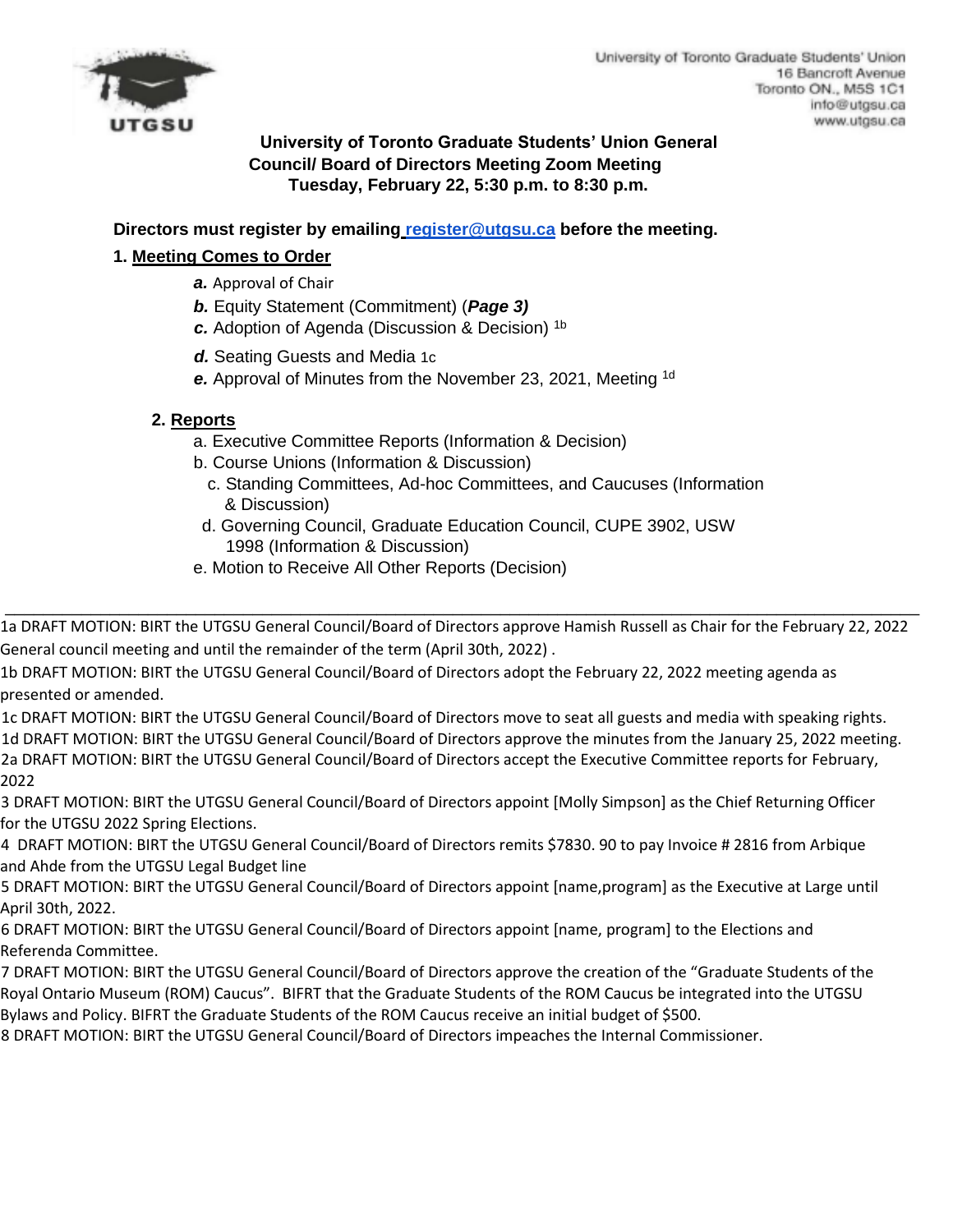#### **3. CRO Nomination** 3

**4. Arbique and Ahde (Invoice approval)** 4

### **5. EAL Elections** 5

- Sophia Zhong Department of Laboratory Medicine and Pathobiology
- Sierra Codeluppi Department of Pharmacology and Toxicology.

# **6. Board of Appeals Update**

- **7. Elections and Referenda Committee** 6
- **8. ROM Caucus** 7
- **9. Bylaw and Policy Updates**
- **10. Executive Impeachment (In-Camera)** 8
- **11. Any Other Business**
- **12. Adjournment**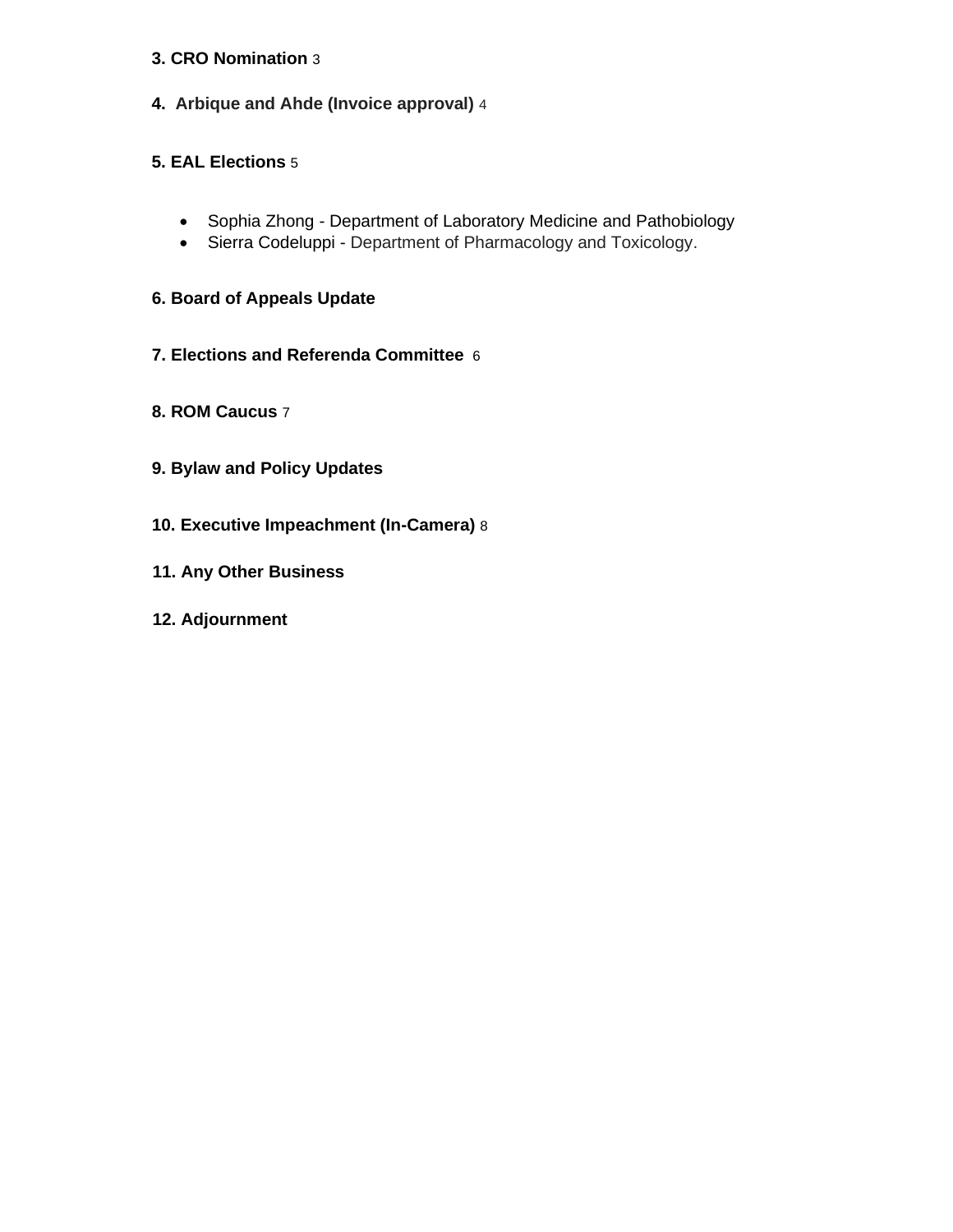### G.9.2 Equity Statement

G.9.2.1 The following statement expresses the Union's commitments to equity and informs the way in which we conduct business of the Union. The statement will be read aloud during the opening address of meetings of the membership, the Board of Directors, and at UTGSU events:

As many of our members are settlers on Turtle Island, the Union directly benefits from the colonization and genocide of the indigenous peoples of this land. It is imperative that the Union acknowledge that it is on occupied land and that to engage in acts of decolonization is an important aspect of equity work in Canada.

Student Union solidarity is based on the principle that all members deserve to be equal, respected and should be understood. As members of the Union, mutual respect, cooperation and understanding are our goals. We do not condone or tolerate behavior that undermines the dignity of any individual. Expressions of hate such as intimidation, harassment, offensiveness or hostility will not be tolerated.

We will struggle against all forms of discrimination and harassment, including but not limited to: Islamophobic, anti-Semitic, xenophobic, sexist, racist, classist, ableist, homophobic, transphobic, ageist sentiments and/or remarks. We all have an obligation to ensure that an open and inclusive space, free of hate is established.

We support growth and understanding and believe in providing opportunities for individuals to acknowledge the impact of their remarks, with the understanding that the experiences of those impacted by discriminatory sentiments or remarks will be privileged.

If you are not here in an understanding of good faith or you have violated this understanding, you will be asked to leave. Do you agree?